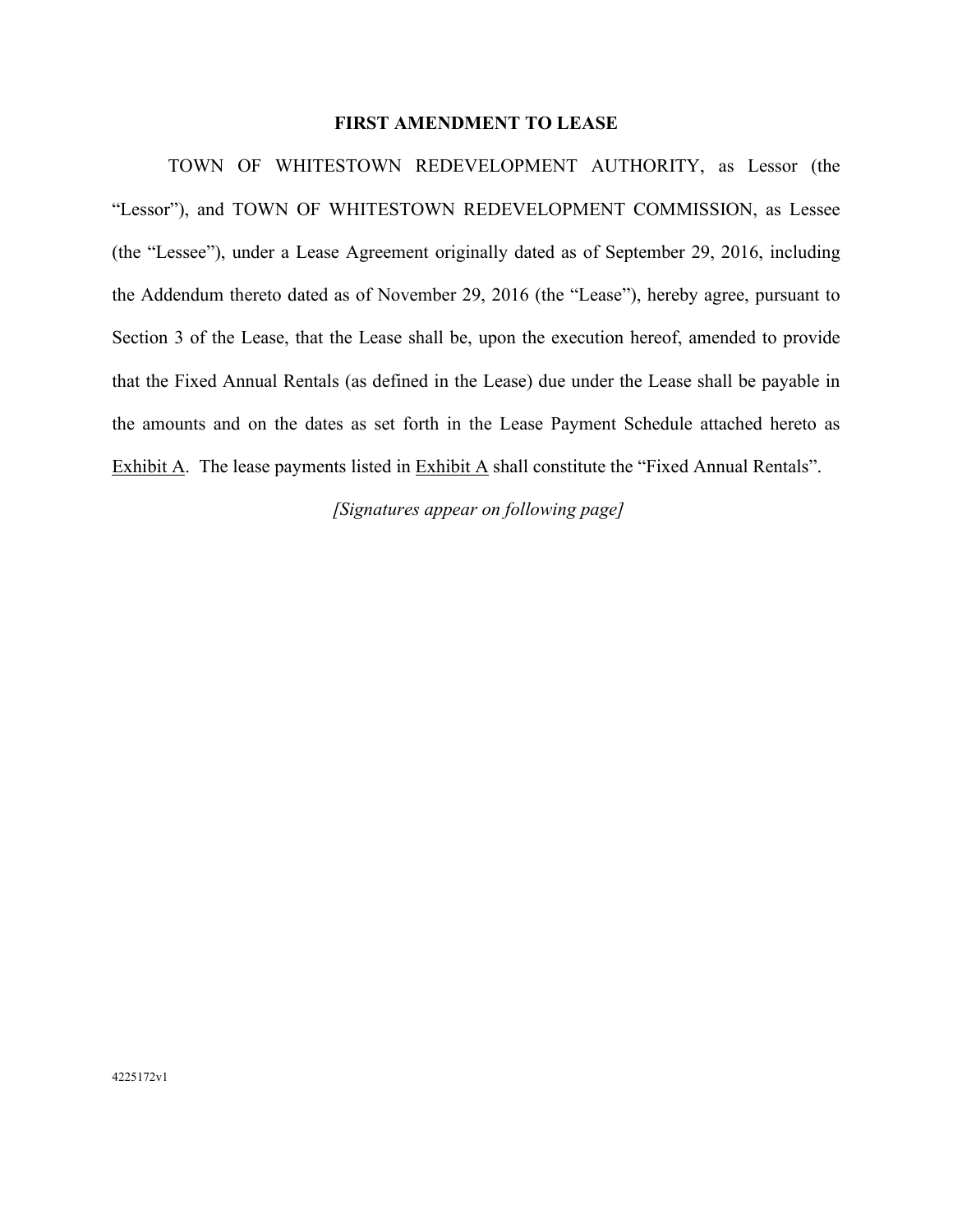*[Signature Page to First Amendment to Lease]* 

IN WITNESS WHEREOF, the parties hereto have caused this First Amendment to Lease to be executed for and on their behalf as of the 1 day of November, 2021.

#### TOWN OF WHITESTOWN REDEVELOPMENT AUTHORITY (Lessor)

 $\mathbf{By:}$ 

Clinton Bohm, President

ATTEST:

By:  $\overline{\phantom{a}}$ 

Nathan Messer, Secretary

TOWN OF WHITESTOWN REDEVELOPMENT COMMISSION (Lessee)

By: \_\_\_\_\_\_\_\_\_\_\_\_\_\_\_\_\_\_\_\_\_\_\_\_\_\_\_\_\_\_\_\_

Adam Hess, President

ATTEST:

By:  $\overline{\phantom{a}}$ 

Craig Arthur, Secretary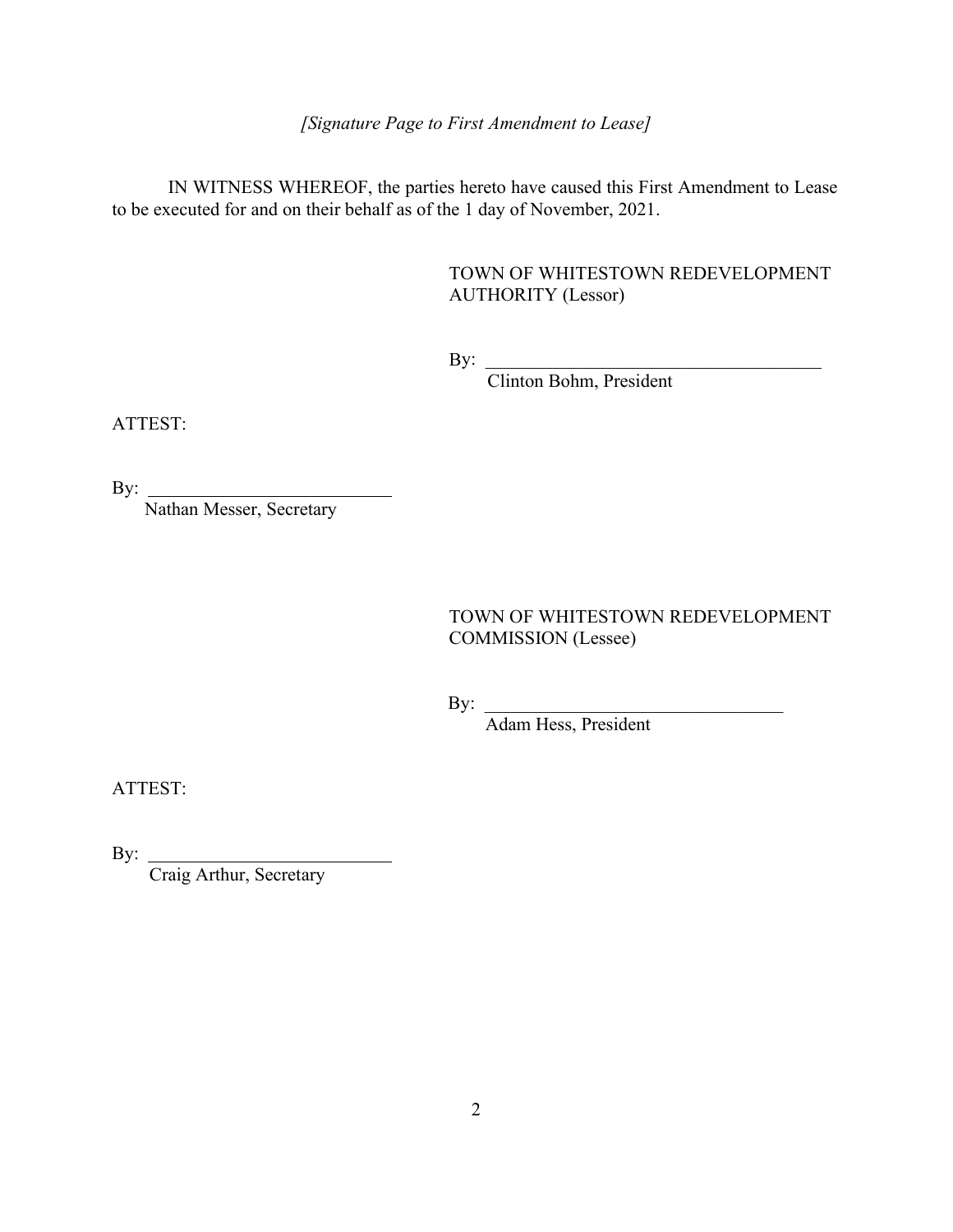STATE OF INDIANA (1)  $\int$  SS: COUNTY OF BOONE )

Before me, a Notary Public in and for said County and State, personally appeared Clinton Bohm and Nathan Messer, by me known to be the President and Secretary, respectively, of the Town of Whitestown Redevelopment Authority, who acknowledged the execution of the foregoing "First Amendment to Lease" on behalf of said Redevelopment Authority.

WITNESS my hand and Notarial Seal this day of 3021.

Notary Public

Printed: \_\_\_\_\_\_\_\_\_\_\_\_\_\_\_\_\_\_\_\_\_\_\_\_\_\_\_\_\_\_\_\_\_\_

 $\mathcal{L}_\text{max}$  , and the contract of the contract of the contract of the contract of the contract of the contract of the contract of the contract of the contract of the contract of the contract of the contract of the contr

My Commission Expires: My County of Residence:

 $\mathcal{L}_\text{max}$  and  $\mathcal{L}_\text{max}$  and  $\mathcal{L}_\text{max}$  and  $\mathcal{L}_\text{max}$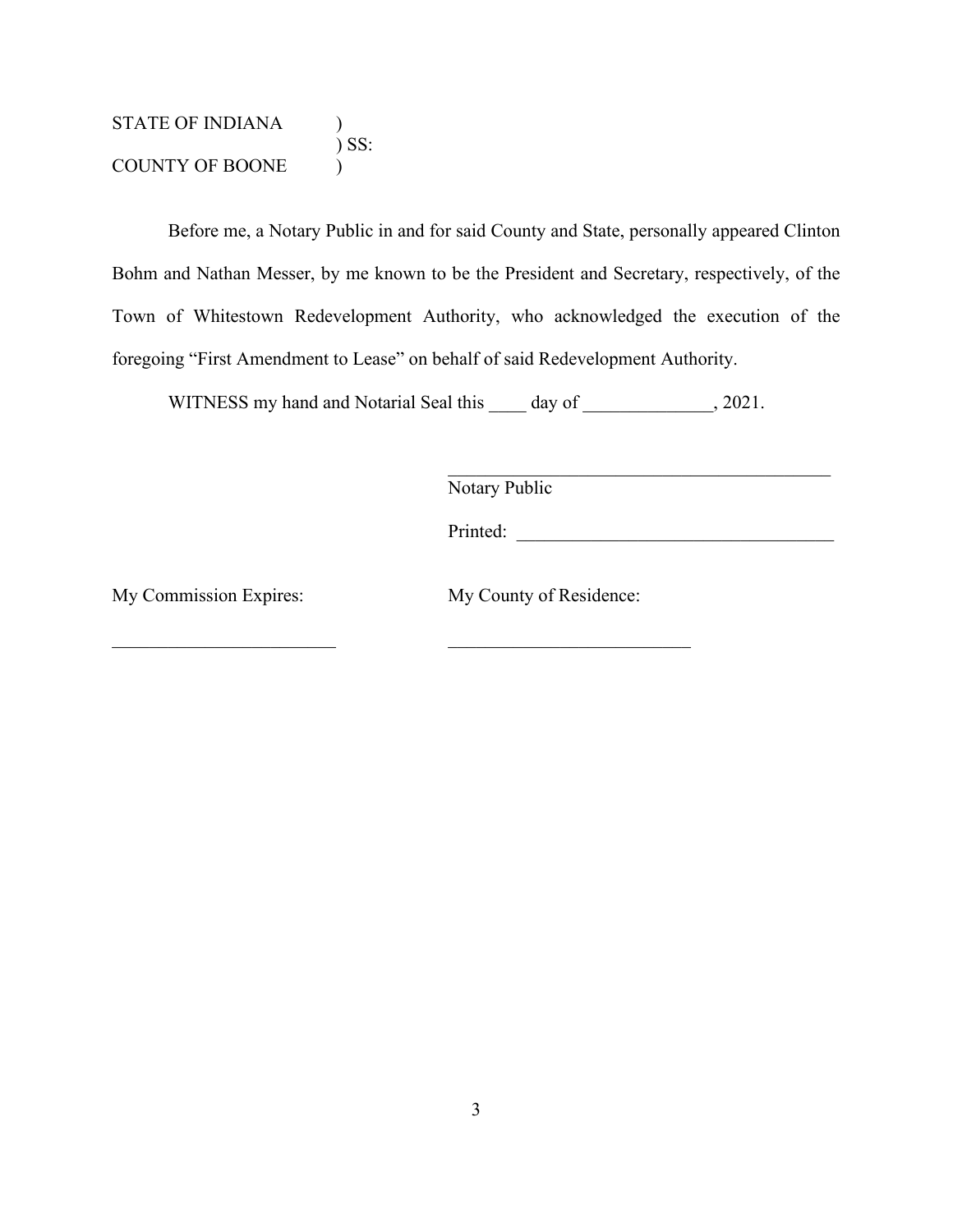STATE OF INDIANA (1)  $\sum$  SS: COUNTY OF BOONE )

Before me, a Notary Public in and for said County and State, personally appeared Adam Hess and Craig Arthur, by me known to be President and Secretary, respectively, of the Town of Whitestown Redevelopment Commission, who acknowledged the execution of the foregoing "First Amendment to Lease" on behalf of said Redevelopment Commission.

WITNESS my hand and Notarial Seal this day of  $\qquad \qquad , 2021.$ 

Notary Public

Printed: \_\_\_\_\_\_\_\_\_\_\_\_\_\_\_\_\_\_\_\_\_\_\_\_\_\_\_\_\_\_\_\_\_\_

My Commission Expires: My Commission Expires:

**I, Dennis H. Otten, affirm, under the penalties for perjury, that I have taken reasonable care to redact each Social Security number in this document, unless required by law. /s/ Dennis H. Otten** 

 $\mathcal{L}_\text{max}$  , and the contract of the contract of the contract of the contract of the contract of the contract of the contract of the contract of the contract of the contract of the contract of the contract of the contr

*This instrument was prepared by Dennis H. Otten, Attorney at Law, BOSE McKINNEY & EVANS LLP, 111 Monument Circle, Suite 2700, Indianapolis, IN 46204, 317-684-5000.*